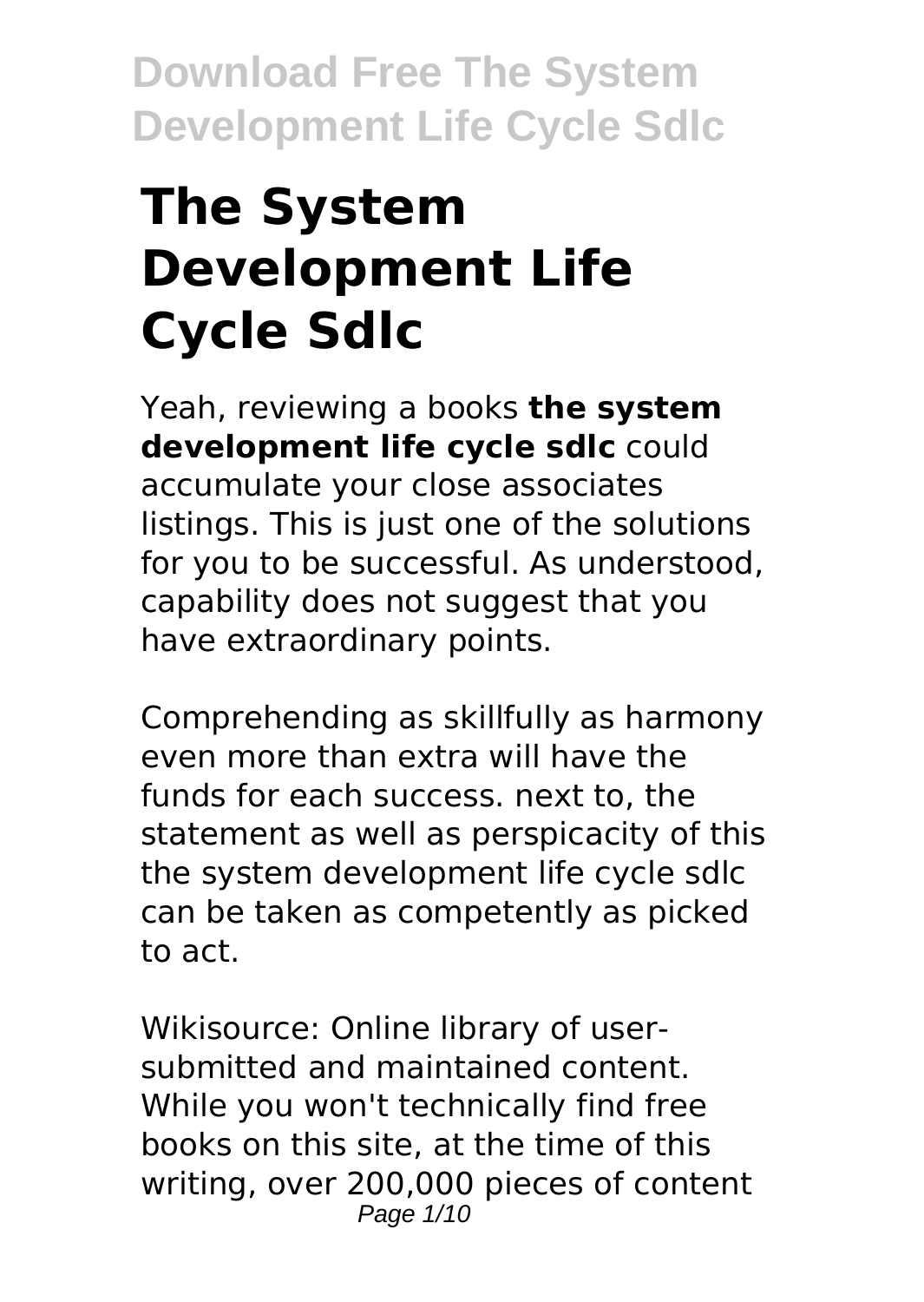are available to read.

## **The System Development Life Cycle**

System Development Life Cycle Phases of SDLC. Systems Development Life Cycle is a systematic approach which explicitly breaks down the work into... Life Cycle of System Analysis and Design. The following diagram shows the complete life cycle of the system during... Role of System Analyst. The system ...

#### **System Development Life Cycle - Tutorialspoint**

The Seven Phases of the System-Development Life Cycle 1. Planning. This is the first phase in the systems development process. It identifies whether or not there is the need... 2. Systems Analysis and Requirements. The second phase is where businesses will work on the source of their problem  $or...$  ...

## **SDLC: Seven Phases of the System**

Page 2/10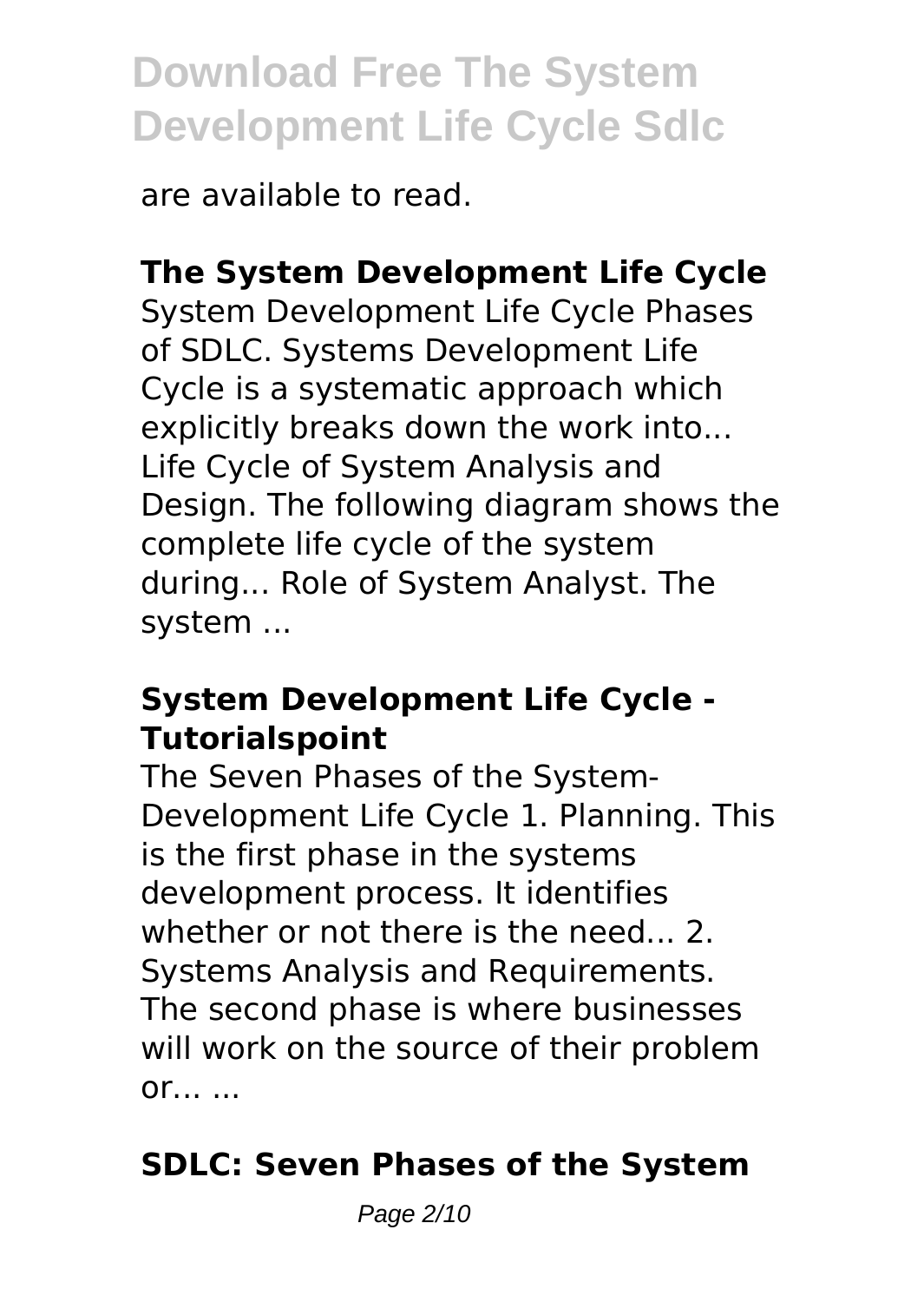## **Development Life Cycle**

The systems development life cycle (SDLC) is a conceptual model used in project management that describes the stages involved in an information system development project, from an initial feasibility study through maintenance of the completed application. SDLC can apply to technical and non-technical systems.

### **What is Systems Development Life Cycle? - Definition from ...**

The Systems Development Life Cycle (SDLC) is also known as the lifecycle of application development. It's a process for planning, developing, testing, and implementing certain information systems. The System Development Life Cycle is applicable to a variety of software and hardware configurations. and often consists of six different phases.

### **What is Systems Development Life Cycle (SLDC)? Theory ...**

Page 3/10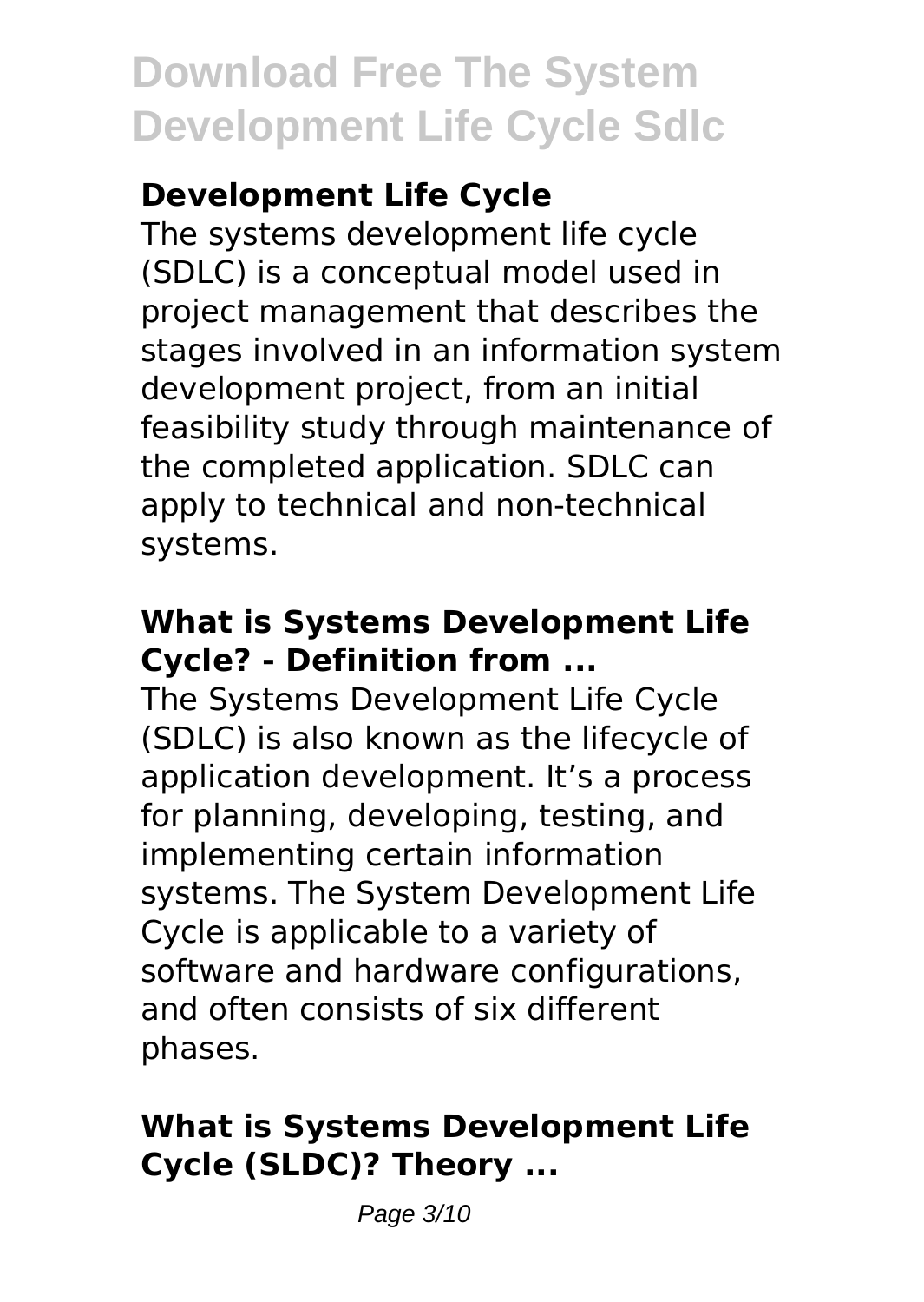Steps in the System Development Life Cycle Planning and Analysis. The first steps in the SDLC are conceptual planning and an analysis of the problem that the... Design and Coding. The design phase of the SDLC begins with mapping the proposed data flow, storage needs and processing... Testing and ...

### **Steps in the System Development Life Cycle | Techwalla**

QuickStudies To manage this, a number of system development life cycle (SDLC) models have been created: waterfall, fountain, spiral, build and fix, rapid prototyping, incremental, and synchronize...

### **System Development Life Cycle | Computerworld**

A system development life cycle is a conceptual process that explicitly breaks down the stages required to develop and implement a system. Each stage plays a significant role in the development and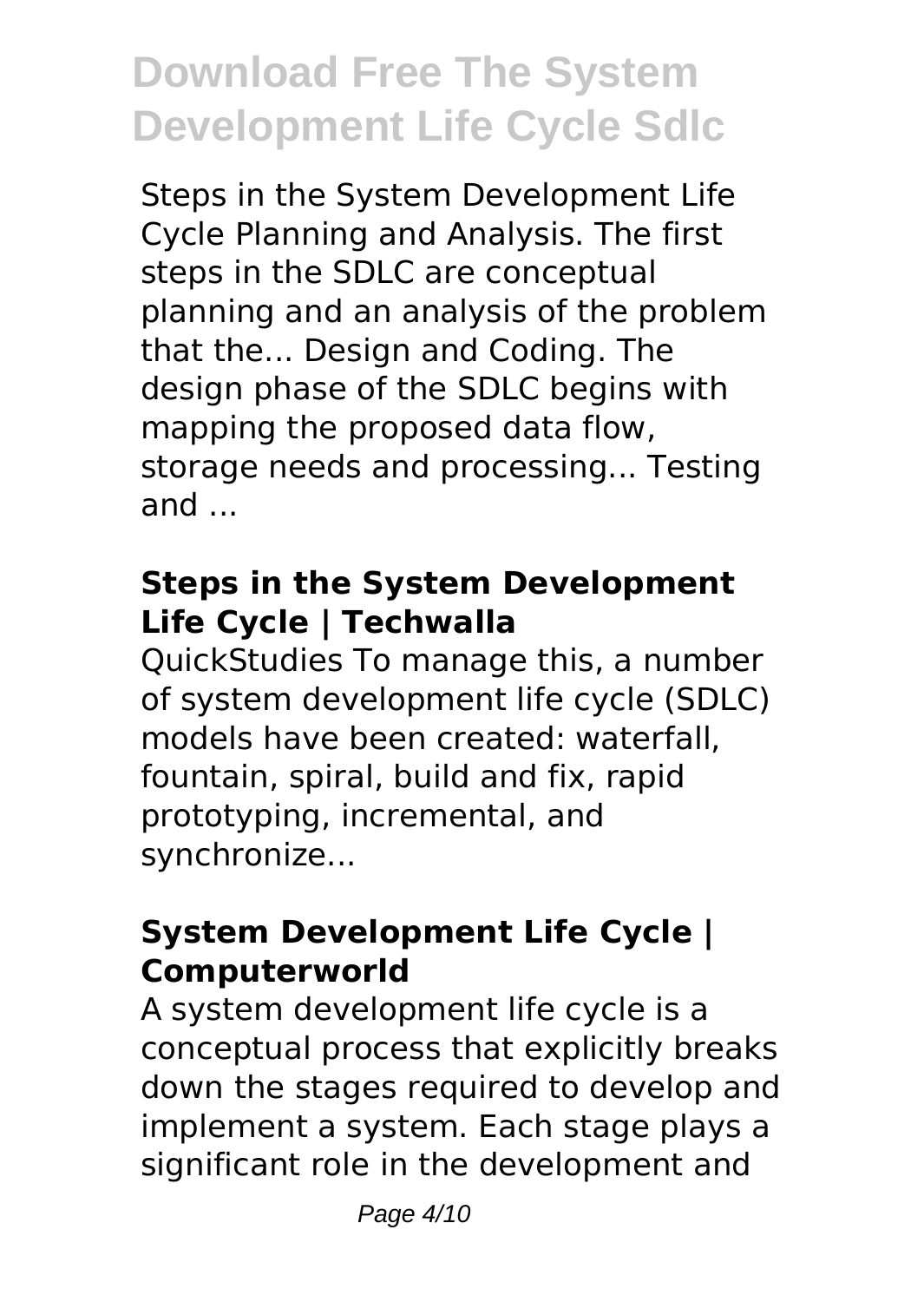differs from others in complexity, required assets, and expected functionalities. Let's take a look at these stages further.

### **Essentials: System Development Life Cycle [Guide]**

The System Development Life Cycle is a process that involves conceptualizing, building, implementing, and improving hardware, software, or both. The System Development Life Cycle must take into consideration both the end user requirements and security concerns throughout all its phases.

#### **5 System Development Life Cycle Phases**

System Development Life Cycle (SDLC) is a series of six main phases to create a hardware system only, a software system only or a combination of both to meet or exceed customer's expectations.

## **What is System Development Life**

Page 5/10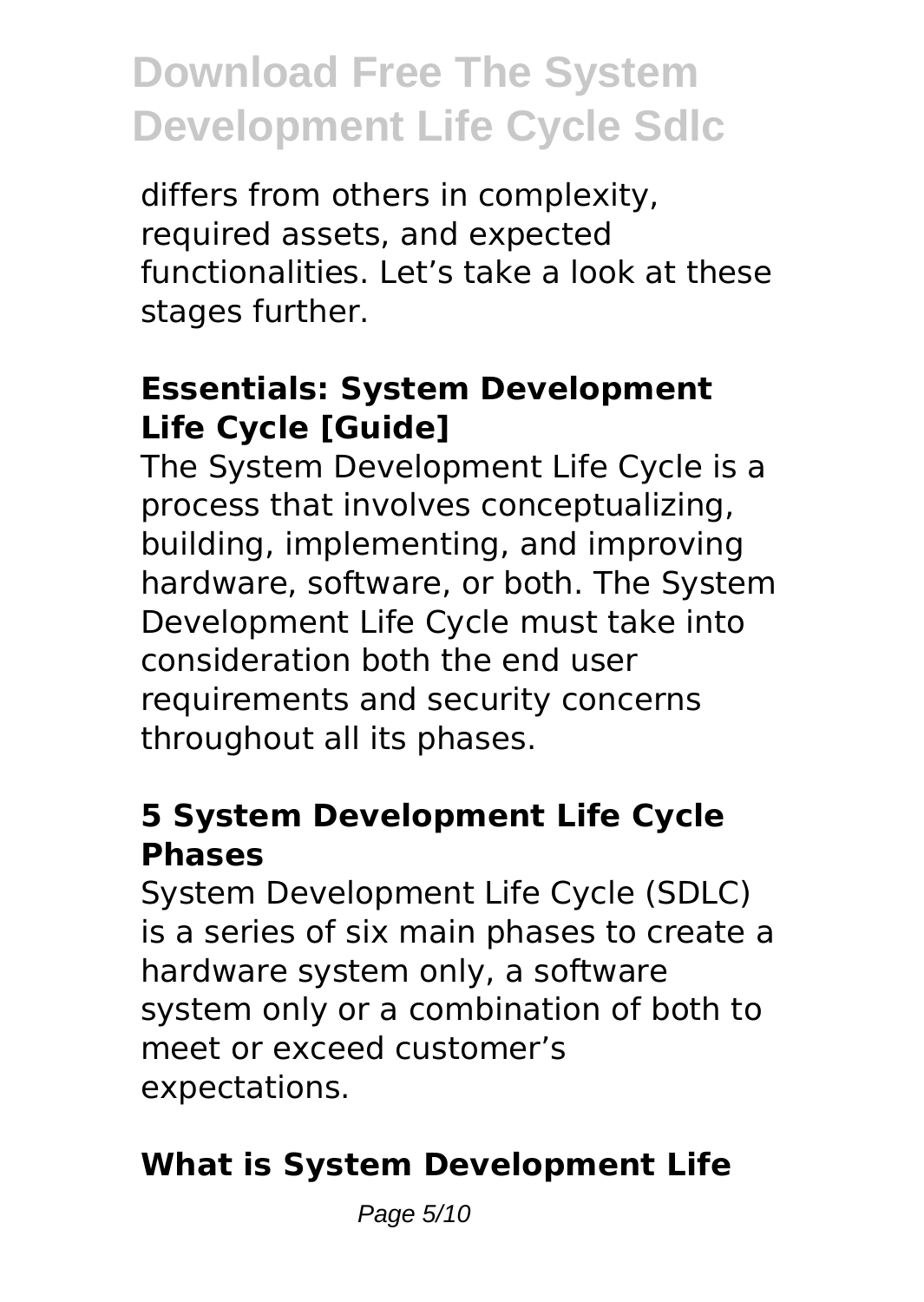## **Cycle? - Airbrake Blog**

The system development life cycle is the overall process of developing, implementing, and retiring information systems through a multistep process from initiation, analysis, design, implementation, and maintenance to disposal. There are many different SDLC models and methodologies, but each generally consists of a series of defined steps or phases.

## **THE SYSTEM DEVELOPMENT LIFE CYCLE (SDLC)**

The systems development life cycle concept applies to a range of hardware and software configurations, as a system can be composed of hardware only, software only, or a combination of both. There are usually six stages in this cycle: requirement analysis, design, development and testing, implementation, documentation, and evaluation.

## **Systems development life cycle -**

Page 6/10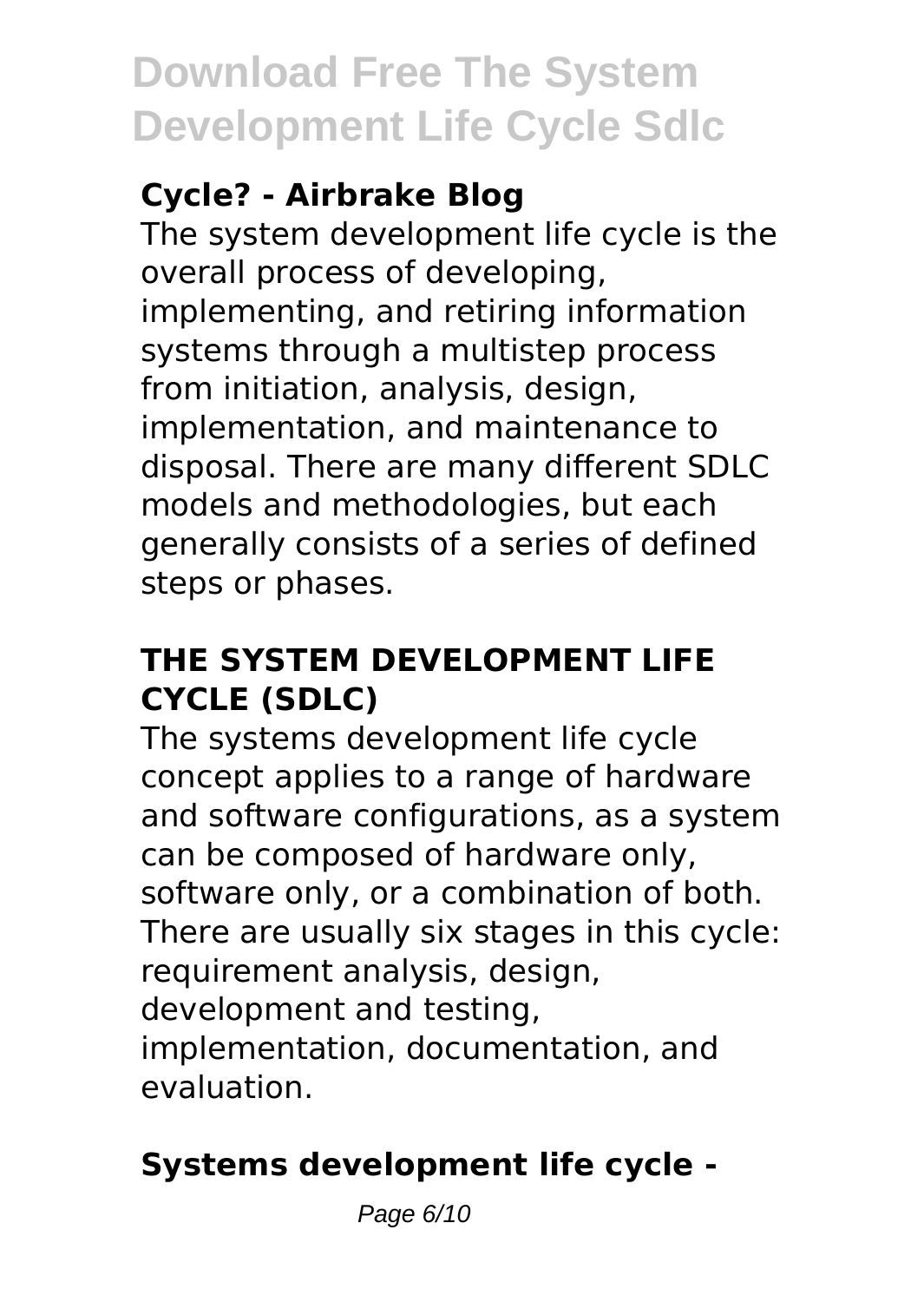## **Wikipedia**

The system development life cycle is a long-term embedded concept in software engineering and in the world of Information Technology. In previous articles, we've covered the importance of having a structure and a set of regulatory guidelines that delimit a process to make it effective, efficient, and successful.

## **System Development Life Cycle - Svitla Systems**

A system development life cycle is similar to a project life cycle. In fact, in many cases, SDLC is considered a phased project model that defines the organizational, personnel, policy, and budgeting constraints of a large scale systems project.

## **Ultimate Guide to System Development Life Cycle | Smartsheet**

As the name implies, the System Development Cycle is a multistep

Page 7/10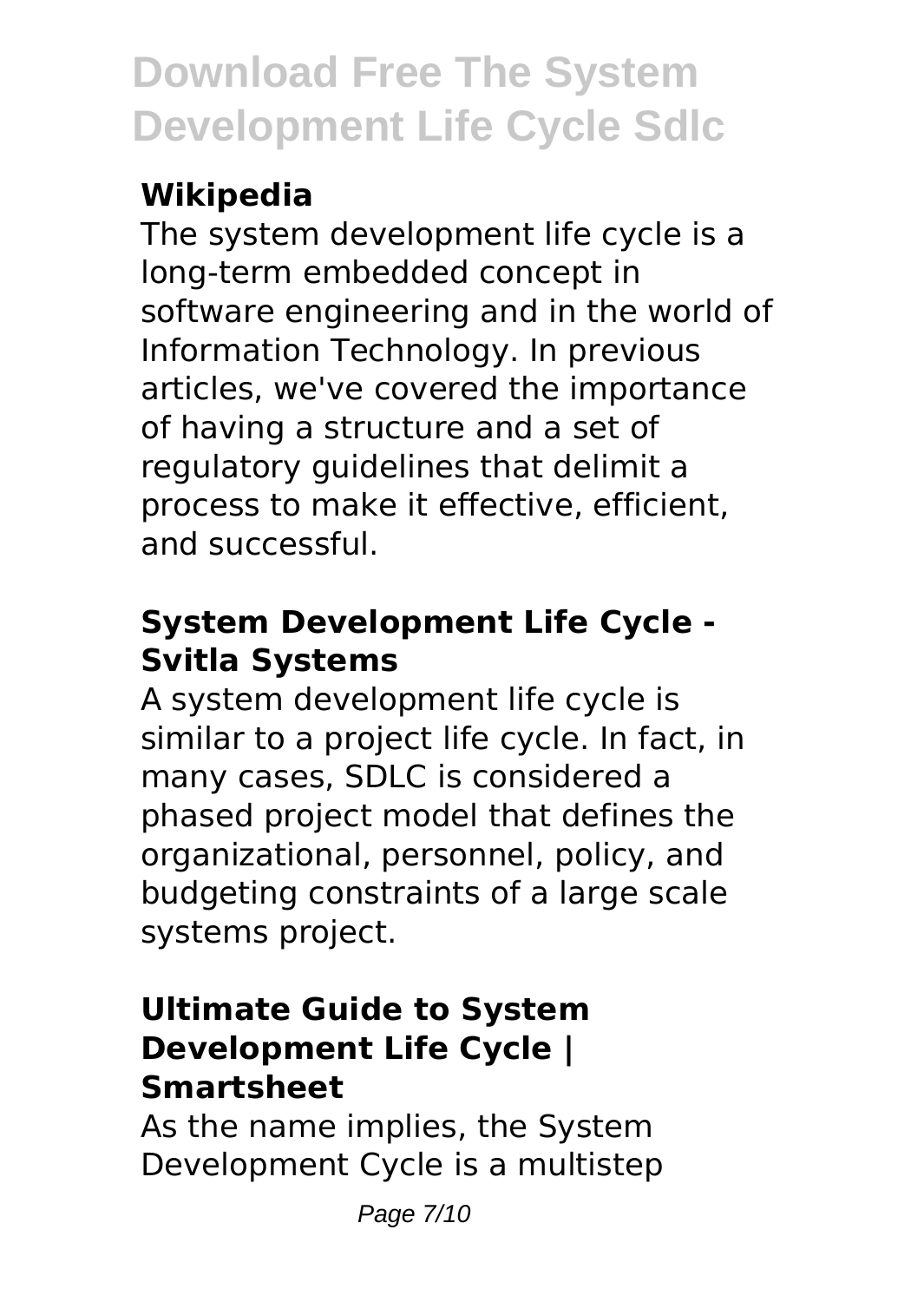procedure of software, which is structured in a methodical way. In other words, it can be defined as a project management model that defines the stages involved in bringing a project from beginning to completion.

### **7 Stages of System Development Life Cycle, What is it ...**

The System Development Life Cycle (SDLC) process applies to information system development projects ensuring that all functional and user requirements and agency strategic goals and objectives are met. The SDLC provides a structured and standardized process for all phases of any system development effort.

#### **Systems Development Life Cycle Checklists**

The systems development life cycle (SDLC, also called the software development life cycle or simply the system life cycle) is a system development model. SDLC is used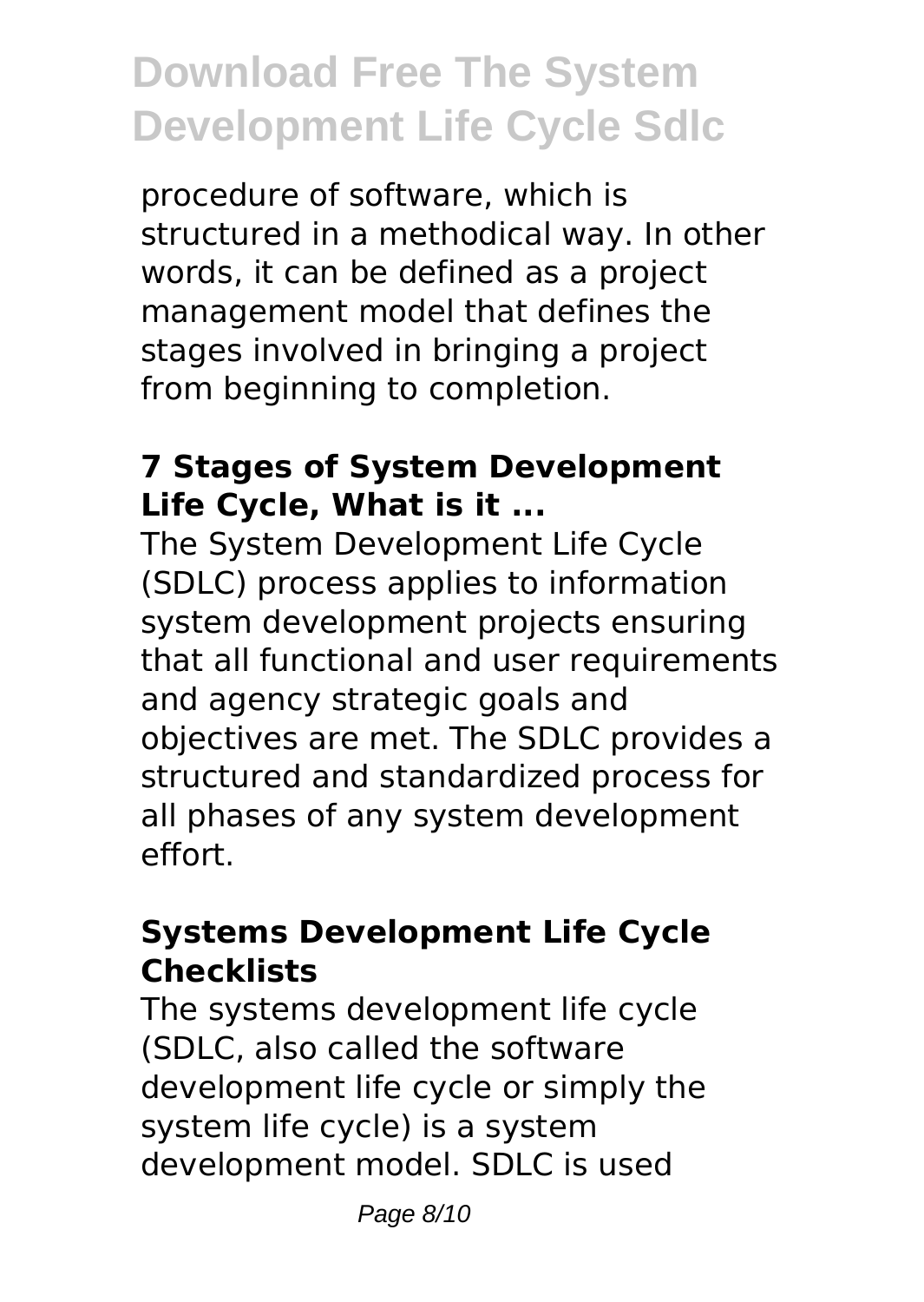across the IT industry, but SDLC focuses on security when used in context of the exam. Think of "our" SDLC as the secure systems development life cycle; the security is implied.

### **System Development Life Cycle - an overview ...**

The system development life cycle (SDLC) is a formal way of ensuring that adequate security controls and requirements are implemented in a new system or application.

## **The System Development Life Cycle: A Phased Approach to ...**

Software Development Life Cycle (SDLC) is a process used by the software industry to design, develop and test high quality softwares. The SDLC aims to produce a high-quality software that meets or exceeds customer expectations, reaches completion within times and cost estimates. SDLC is the acronym of Software Development Life Cycle.